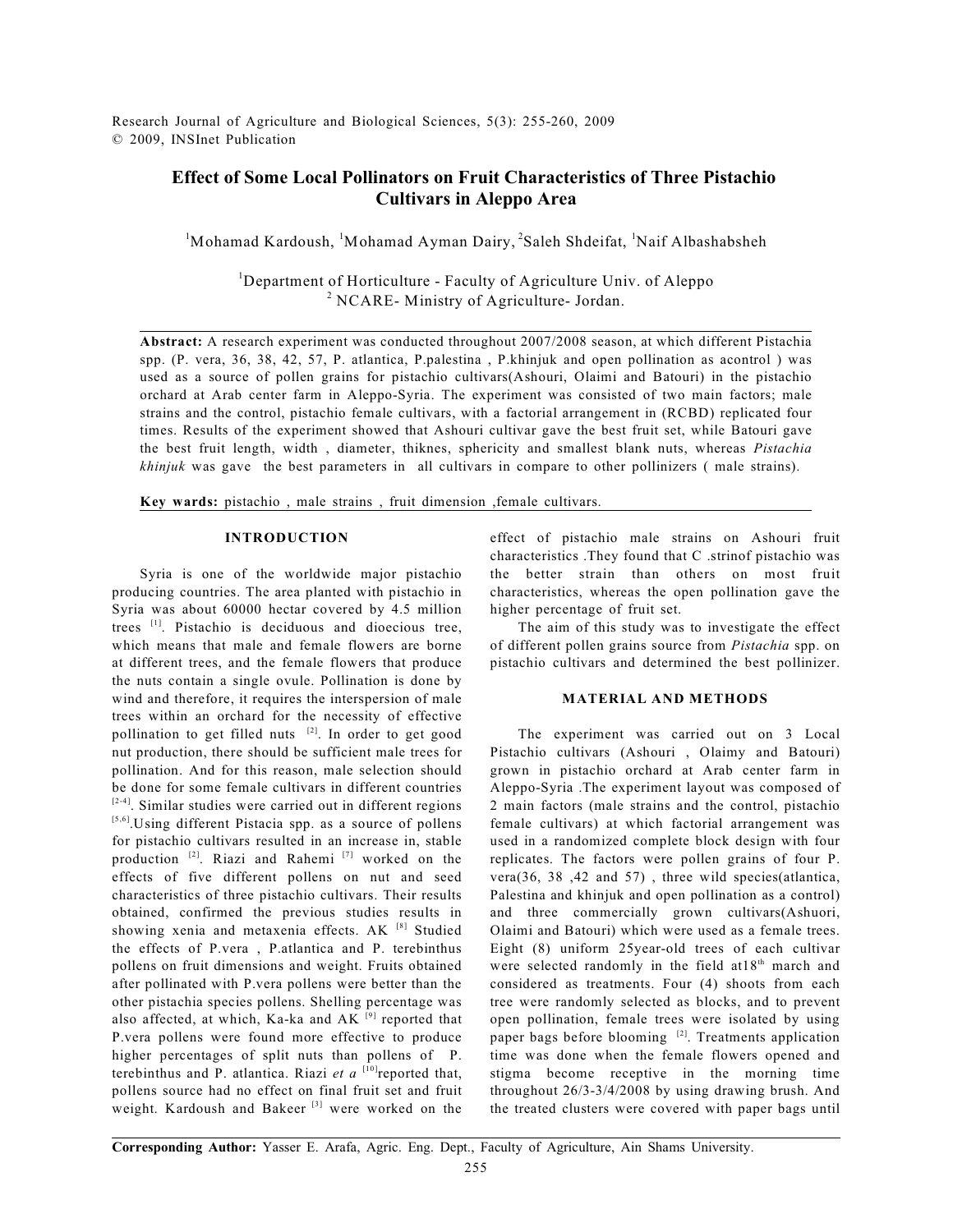7-13/4/2008, while the control treatment(wind pollination) was left uncovered. Harvesting was done on 30/8/- 3/9/2008 when the hulls separates easily from the shell as recommended by Herrera<sup>[11]</sup>.

**Pollen Grains Collection:** The branches of selected male clusters were taken to the laboratory conditions (20 $\circ$  c) before pollens dehisced, and they were put in glass container filled with water. After one night, the pollens had been taken and sowed with brush to different germination media for viability tested. Pollen that shed overnight were sealed in mineral cans and stored at  $3\circ c$  in the refrigerators until female trees blooming. Pollens germinability were tested in vitro at  $25\degree$ c according to protocol described by Polito and Luza  $[12]$  on a medium containing Agar  $(1\%)$ , sucrose(10%) and Boric acid (0.01%). Pollen grains that had more than 80% germinability were used for the experiment.

**Experimental Design:** Factorial arrangements design was used with 2 factors (7male strains,open pollination as control, and 3 cultivars) arranged in 4 replications. The mean separation of treatments were differences between means of different treatments were compared by the least significant difference (LSD) test using MSTAT-C Program at probability value p=0.05. Therefore a separate analysis of variance was conducted on each female cultivar.

**Measured Parameters:** The following parameters were taken into consideration to evaluate the efficiency of pistachio pollination; fruit set percentage(%) after 15days of pollination(Acar and Sinan,)  $[13]$ , fruit dimension(mm)using calliper to determine the diameter according to the equation  $D=(LWT)*1/3$  were D is the mean diameter, L=length, W=width, T= thiknes, and sphericity by equation  $\varnothing$  = (D /L)\*100 (Polat *et al*,)<sup>[14]</sup>, blank nut percentage (%) and fruit weight(g).

#### **RESULTS AND DISCUSSION**

There was an interaction effect between pollen source and cultivated pistachio trees indicating that growth and development of pistachio nut is dependent on the source of pollen grains (Tables 1-8).Therefore a separate analysis of variance was conducted on each female cultivars.

**Fruit Set:** Study results about the average fruit set ratio in this experiments, showed that there was a statistical differences among pistachio cultivars,different Pistacia spp used as pollinizers and open pollination. When the hybridizations were compared as based on average fruit set , P.atlantica X Ashouri combination had relatively higher percent of fruit set(79.9%) than other combinations, whereas male42 X Ashouri combination had the lowest percentage. And when P.atlantica pollen grains used, it was resulted in higher mean fruit set(59.4%) than other male strains ,whereas male42 pollens gave the lowest mean fruit set (39.3%) with a significant difference. On the other hand, in comparison of female cultivars, Ashouri and Olaimi, showed a significant difference than Batouri. While Ashouri ranked the first (63.5%) and Batouri exhibited the lowest fruit set (39.7%) (Table 1). Generally, P.atlantica was the best pollinizer for Ashouri and Olaimi cultivars, and Ashouri had the best mean fruit set.This situation may be due to the date of pollination (Ashouri was early flowering then Olaimi and Batouri the later) and genetic characteristic of cultivars and pollinizers, while the control(open pollination) gave high fruit set percentage because the stigma of flowers were exposed to pollen grains for long period, which is similar to the previous suggestions by Iisfendiyaroglugluglu et al., [2].

**Fruit Weight:** Fruit weights (Table 2) were arranged between 1.3 and 2.4. The largest fruit weight was obtained in the combination between P.khinjuk X Batouri (2.4g), with significant differences than other combinations, whereas male42X Ashouri combination exhibited the lowest fruit weight (1.3g). While P. khinjuk gave the largest fruit weight (2g) with a significant differences than the other male strains, whereas P.palestina gave the lowest (1.5g). Batouri had the highest significant fruit weight than the other two cultivars (2.1g) and Olaimi showed a significant difference than Ashouri, whereas Ashouri was the lowest (1.5g). The effect of various males on pistachio cultivars were differ due to genetic characteristic of cultivars and pollinizers  $[15]$ . Also heavy fruit load and higher percentage of blank nut resulted in small fruit weight in Ashouri cultivar.

**Blank Nuts:** The percentage of blank nuts (Table 3) showed significant differences according to pollinizers and cultivars (Table3). OlaimiX male36 and Ashouri X male36 combinations were gave the higher percentages of blank nuts (70.4%,100%respictively) ,whereas the lowest percentage was obtained by AshouriX Control (open pollination)(2.5%) combination . However, the highest mean percentage of blank nuts obtained by male36 (72.9%), while the control (open pollination) gave the lowest blank nuts percentage (35%). The higher mean percentage of blank nuts was obtained by Ashouri cultivar (50.9 %) in comparing to other cultivars, whereas Batouri had the lowest mean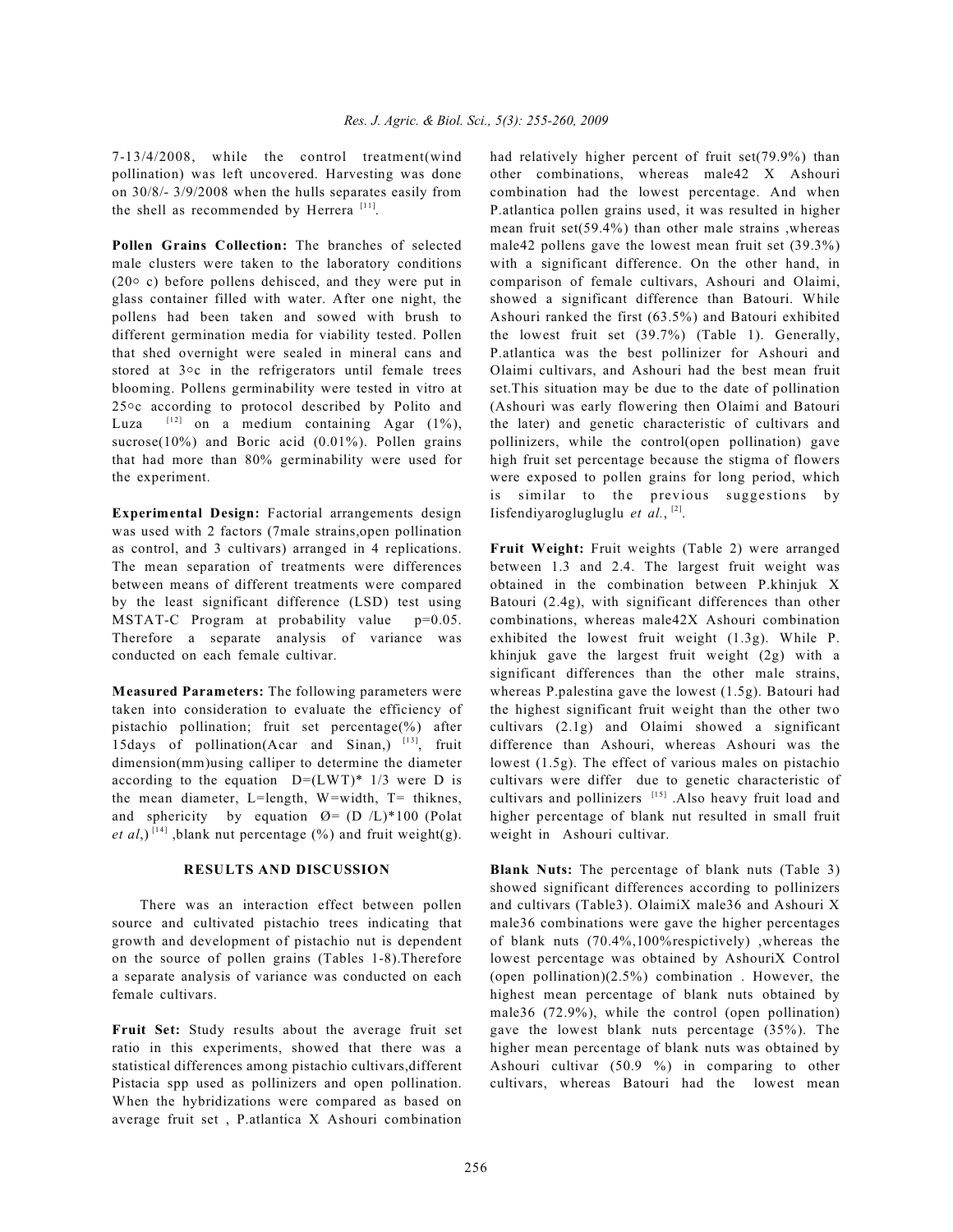## Res. J. Agric. & Biol. Sci., 5(3): 255-260, 2009

|               | <b>Table 1:</b> Effect of pollen sources on fruit set percentage (%) of three pistachio cultivars in 2007-2008 season. |        |         |      |  |
|---------------|------------------------------------------------------------------------------------------------------------------------|--------|---------|------|--|
| Female / Male | Ashouri                                                                                                                | Olaimi | Batouri | Mean |  |
| P.palestina   | 63.5                                                                                                                   | 54.2   | 39.1    | 52.3 |  |
| P.atlantica   | 79.9                                                                                                                   | 64.6   | 33.7    | 59.4 |  |
| P.khinjuk     | 74                                                                                                                     | 48     | 44.5    | 55.5 |  |
| male 36       | 76.2                                                                                                                   | 57.1   | 35.5    | 56.3 |  |
| male 38       | 45.8                                                                                                                   | 56.3   | 42      | 48   |  |
| male 42       | 33.4                                                                                                                   | 47.3   | 37.1    | 39.3 |  |
| male 57       | 62.2                                                                                                                   | 67     | 41      | 56.7 |  |
| Control       | 73.1                                                                                                                   | 61.2   | 44.6    | 59   |  |
| Mean          | 63.5                                                                                                                   | 56.9   | 39.7    | 53.4 |  |
| <b>LSD</b>    | female                                                                                                                 | 9.45   |         |      |  |
|               | male                                                                                                                   | 15.43  |         |      |  |
|               | femaleX male                                                                                                           | 26.73  |         |      |  |

|               | <b>Table 2:</b> Effect of pollen sources on fruit weight (g) of three pistachio cultivars at 2007-2008 |                |         |                |  |
|---------------|--------------------------------------------------------------------------------------------------------|----------------|---------|----------------|--|
| Female / Male | Ashouri                                                                                                | Olaimi         | Batouri | Mean           |  |
| P.palestina   | 1.3                                                                                                    | 1.3            | 1.9     | 1.5            |  |
| P.atlantica   | 1.4                                                                                                    | 1.8            | 1.9     | 1.7            |  |
| P.khinjuk     | 1.6                                                                                                    | $\overline{2}$ | 2.4     | $\overline{2}$ |  |
| male 36       | 1.6                                                                                                    | 1.9            | 2.3     | 1.9            |  |
| male 38       | 1.7                                                                                                    | 1.6            | 1.5     | 1.6            |  |
| male 42       | 1.3                                                                                                    | 1.6            | 2.4     | 1.8            |  |
| male 57       | 1.4                                                                                                    | 1.8            | 2.2     | 1.8            |  |
| Control       | 1.4                                                                                                    | 1.4            | 1.9     | 1.6            |  |
| Mean          | 1.5                                                                                                    | 1.7            | 2.1     | 1.7            |  |
| <b>LSD</b>    | female                                                                                                 | 0.1439         |         |                |  |
|               | male                                                                                                   | 0.235          |         |                |  |
|               | femaleX male                                                                                           | 0.4071         |         |                |  |

| Female / Male | <b>Table 3:</b> Effect of pollen sources on blank nut percentage(%) of three pistachio cultivars in $2007-2008$ season.<br>Ashouri | Olaimi | Batouri | Mean |  |
|---------------|------------------------------------------------------------------------------------------------------------------------------------|--------|---------|------|--|
| P.palestina   | 66.1                                                                                                                               | 37.2   | 35      | 46.1 |  |
| P.atlantica   | 60.7                                                                                                                               | 36.8   | 43.7    | 47.1 |  |
| P.khinjuk     | 60                                                                                                                                 | 30.3   | 43.7    | 44.7 |  |
| male 36       | 100                                                                                                                                | 70.4   | 48.4    | 72.9 |  |
| male 38       | -60                                                                                                                                | 34.6   | 50.3    | 48.3 |  |
| male 42       | 14.8                                                                                                                               | 63.1   | 33.3    | 37.1 |  |
| male 57       | 43                                                                                                                                 | 32.1   | 37.1    | 37.4 |  |
| Control       | 2.5                                                                                                                                | 70.1   | 32.3    | 35   |  |
| Mean          | 50.9                                                                                                                               | 46.8   | 40.5    | 46.1 |  |
| <b>LSD</b>    | female                                                                                                                             | 11.33  |         |      |  |
|               | male                                                                                                                               | 18.51  |         |      |  |
|               | femaleX male                                                                                                                       | 32.05  |         |      |  |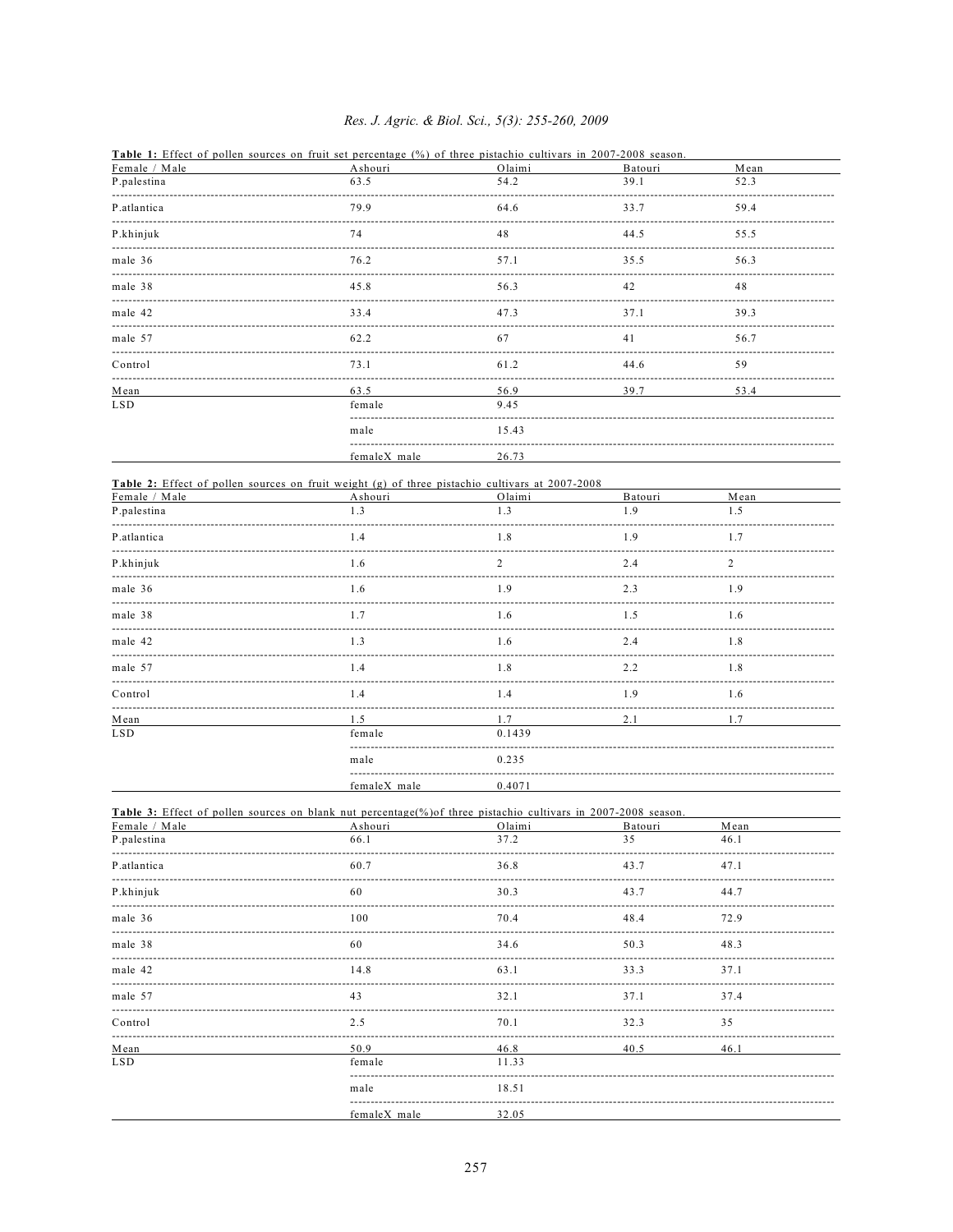percentage of blank nuts (40.5%). High percentages of blank nuts indicate ineffectiveness of pollination process due to weather conditions and genetic characteristic of pistachio cultivars and pollinizers [10]. Percentage of blank nuts was the highest in the combination between the cultivar Ashouri and male36, which indicate incompatibility of pollination between the two strains.

**Fruit Dimension:** The combination of P.khinjuk X Batouri exhibited the largest fruit length, width, thickness, diameter and sphericity (27.5, 16, 16, 23.5 and 85% respectively), whereas Control X Ashouri combination gave the lowest (24, 13.5, 16 and 66.4%) except fruit thickness which had the lowest under control conditions .On the other hand male42 X Batouri combination gave the largest thickness(17.8) , where P.palestina XAshouri had the lowest(13.8 ). The higest parameters (length, width, thiknes, diameter and sphericity) were obtained from Batouri cultivar (26.2, 15.7, 15.8, 21.3 and 81.3% ,respectively), whereas

Ashouri cultivar in all parameters except fruit length and Olaimi cultivar was the lowest. P.khinjuk male strain was exhibited the highest fruit parameters (26.1, 15.3, 15.3, 20.7 and 79% for length, width, thickness, diameter and sphericity, respectively), whereas the control (open pollination) had the lowest 24.3, 14.3, 14.5, 16.7 and 68.9% for length, width, thickness, diameter and sphericity, respectively) (Tables 4-8). These results were due to genetic characteristic of cultivars and pollinizers.

**Conclusion:** Ashouri cultivar and P.atlantica male gave the higher percentage of fruit set ,while Batouri cultivar and P.khinjuk male were gave higher fruit weight, length, width, thickness, diameter and sphericity. On the other hand, Batouri cultivar and control (open pollination) gave the lowest blank nuts, which can be used in pollination to ensure high fruit characteristic and quality.

**Table 4:** Effect of pollen sources on fruit length (mm) of three pistachio cultivars in 2007-2008 season.

| Female / Male | Ashouri      | Olaimi | Batouri | Mean |  |
|---------------|--------------|--------|---------|------|--|
| P.palestina   | 25.3         | 24.5   | 26.3    | 25.4 |  |
| P.atlantica   | 25.3         | 24.5   | 26      | 25.3 |  |
| P.khinjuk     | 25.5         | 25.3   | 27.5    | 26.1 |  |
| male 36       | 24.3         | 24.8   | 25.3    | 24.8 |  |
| male 38       | 24.5         | 25.3   | 26.5    | 25.4 |  |
| male 42       | 2.5          | 25.8   | 26.8    | 25.9 |  |
| male 57       | 25.8         | 24.3   | 26.8    | 25.6 |  |
| Control       | 24           | 24.8   | 24      | 24.3 |  |
| Mean          | 2.5          | 24.9   | 26.2    | 25.4 |  |
| <b>LSD</b>    | female       | 0.591  |         |      |  |
|               | male         | 0.965  |         |      |  |
|               | femaleX male | 1.671  |         |      |  |

|  |  |  |  |  |  |  |  |  |  |  |  | <b>Table 5:</b> Effect of pollen sources on fruit width (mm) of three pistachio cultivars in 2007-2008 season. |  |
|--|--|--|--|--|--|--|--|--|--|--|--|----------------------------------------------------------------------------------------------------------------|--|
|--|--|--|--|--|--|--|--|--|--|--|--|----------------------------------------------------------------------------------------------------------------|--|

| Ashouri | Olaimi | Batouri | Mean |
|---------|--------|---------|------|
| 14.8    | 14.3   | 15.8    | 15   |
| 14.8    | 14.5   | 15.8    | 15   |
| 15      | 15     | 16      | 15.3 |
| 14.8    | 15.3   | 15.5    | 15.2 |
| 14.5    | 15     | 15.8    | 15.1 |
| 14.8    | 15.3   | 15.8    | 15.3 |
|         |        |         |      |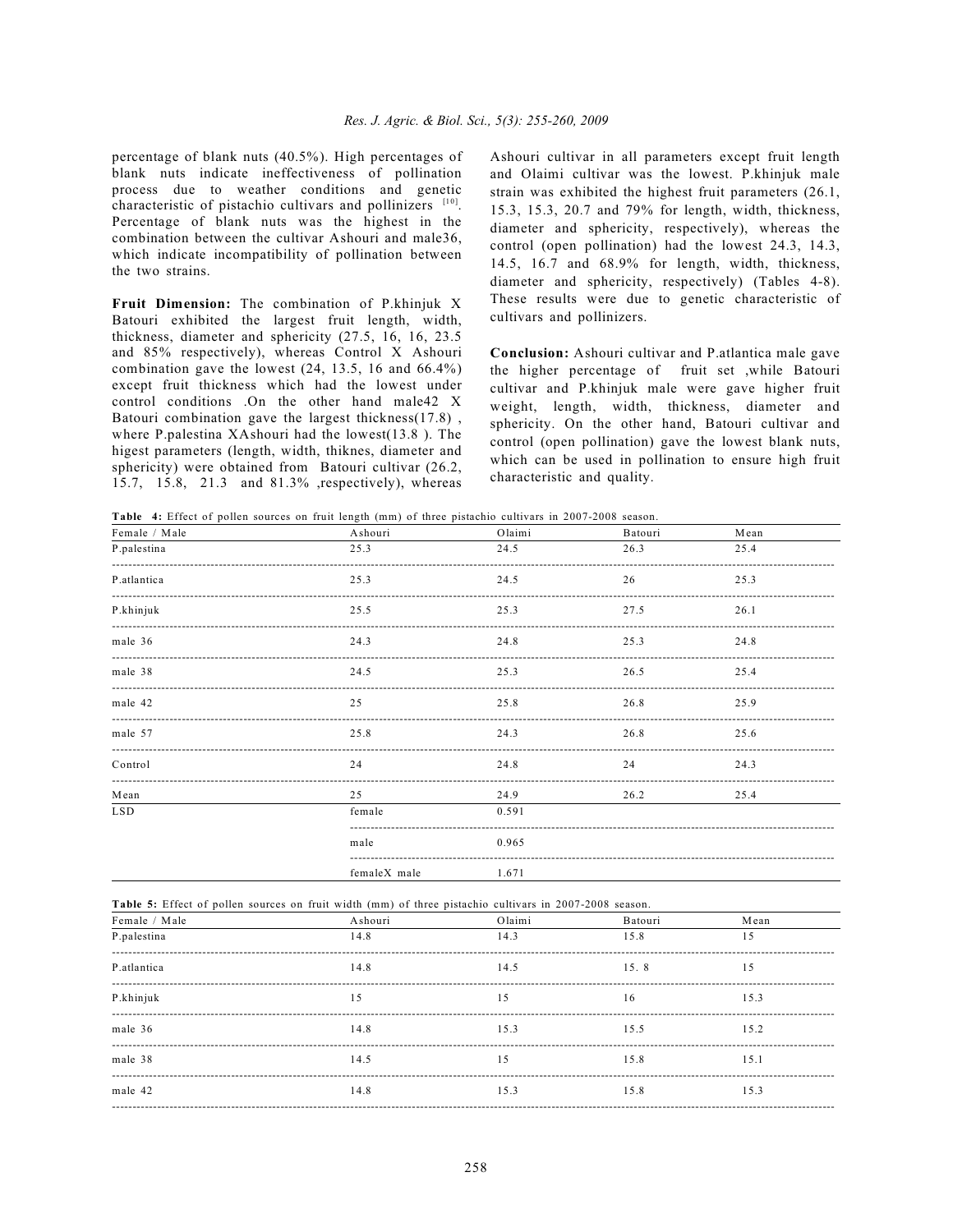| Table 5: Continue |              |        |      |      |
|-------------------|--------------|--------|------|------|
| male 57           | 14.8         | 14.8   | 16   | 15.2 |
| Control           | 13.5         | 14.5   | 14.8 | 14.3 |
| ${\bf Mean}$      | 14.6         | 14.8   | 15.7 | 15.  |
| <b>LSD</b>        | female       | 0.2646 |      |      |
|                   | male         | 0.432  |      |      |
|                   | femaleX male | 0.7483 |      |      |

| Female / Male | Ashouri      | Olaimi | Batouri | Mean |  |
|---------------|--------------|--------|---------|------|--|
| P.palestina   | 13.8         | 15.5   | 15.8    | 1.5  |  |
| P.atlantica   | 15           | 14.3   | 15.8    | 1.5  |  |
| P.khinjuk     | 15           | 15     | 16      | 15.3 |  |
| male 36       | 1.5          | 15.5   | 15.5    | 15.3 |  |
| male 38       | 14.3         | 15.3   | 15.8    | 15.1 |  |
| male 42       | 14.8         | 15.5   | 17.8    | 15.3 |  |
| male 57       | 1.5          | 15.3   | 16      | 15.4 |  |
| Control       | 14.8         | 14.8   | 14      | 14.5 |  |
| Mean          | 14.7         | 15.2   | 15.8    | 15.1 |  |
| <b>LSD</b>    | female       | 0.2457 |         |      |  |
|               | male         | 0.4013 |         |      |  |
|               | femaleX male | 0.695  |         |      |  |

|               | Table 7: Effect of pollen sources on fruit diameter (mm) of three pistachio cultivars flowers in 2007-2008 season. |        |         |      |  |
|---------------|--------------------------------------------------------------------------------------------------------------------|--------|---------|------|--|
| Female / Male | Ashouri                                                                                                            | Olaimi | Batouri | Mean |  |
| P.palestina   | 17.1                                                                                                               | 18.1   | 21.8    | 19   |  |
| P.atlantica   | 18.7                                                                                                               | 16.9   | 21.6    | 19.1 |  |
| P.khinjuk     | 19.1                                                                                                               | 19.5   | 23.5    | 20.7 |  |
| male 36       | 17.9                                                                                                               | 19.5   | 20.3    | 192  |  |
| male 38       | 16.9                                                                                                               | 19.2   | 21.9    | 19.3 |  |
| male 42       | 18.2                                                                                                               | 20.3   | 22.1    | 20.2 |  |
| male 57       | 19                                                                                                                 | 18.3   | 22.8    | 20   |  |
| Control       | 16                                                                                                                 | 17.7   | 16.5    | 16.7 |  |
| Mean          | 17.9                                                                                                               | 18.7   | 21.3    | 19.3 |  |
| <b>LSD</b>    | female                                                                                                             | 0.72   |         |      |  |
|               | male                                                                                                               | 1.176  |         |      |  |
|               | femaleX male                                                                                                       | 2.037  |         |      |  |